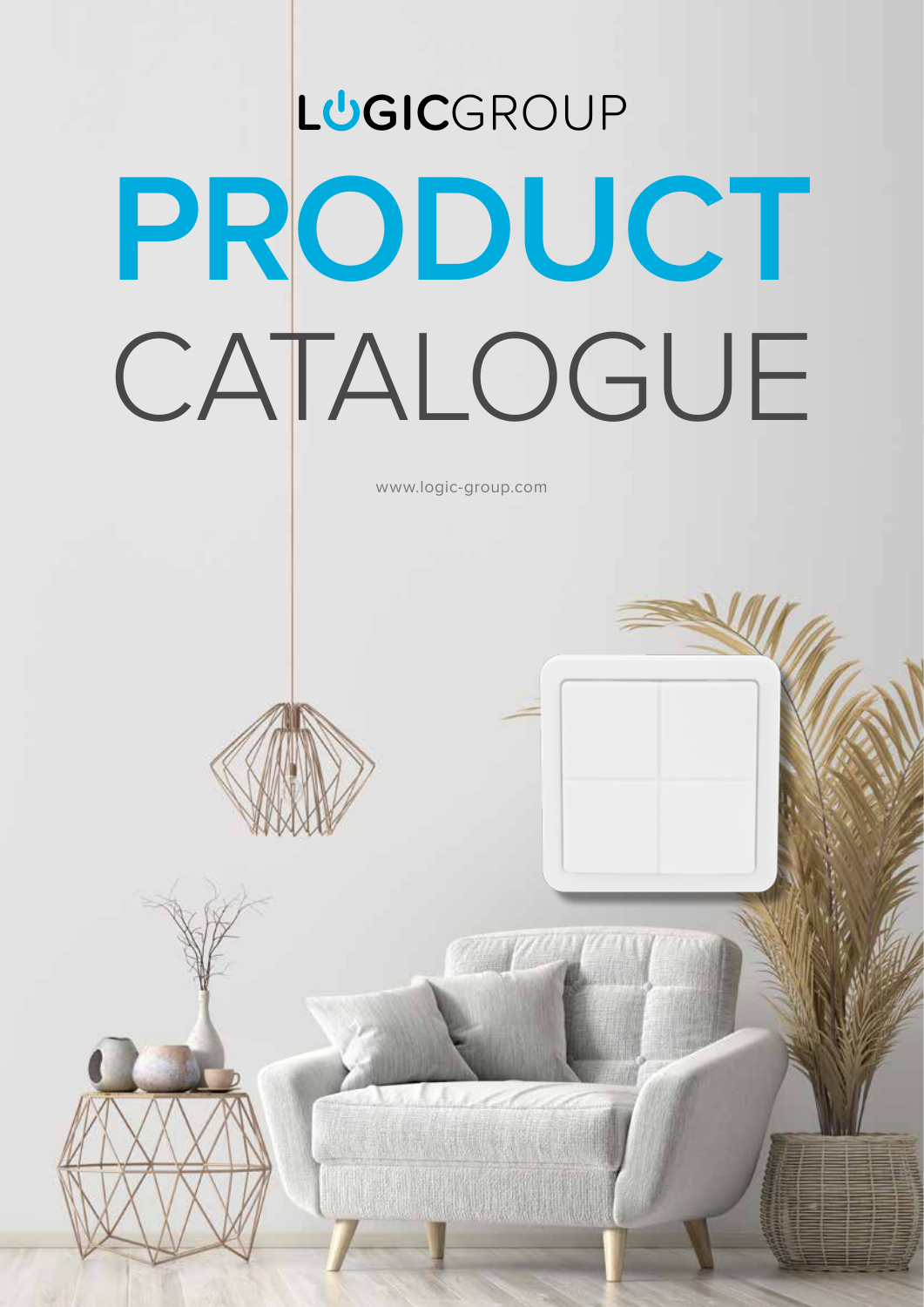### LOGIC GROUP **GIVES YOUR HOME INTELLIGENCE** SO YOU CAN RELAX.

Logic Group has great expertise in developing solutions for the smart home market which has led to the development of a product range that excels in quality, safety and functionality.

Our products are based on the open Z-Wave protocol, which allows for products from various manufacturers to be linked so that all components, regardless of manufacturer, can be controlled by the same app, web interface or remote control.

Our products are developed, designed, produced and assembled in Denmark. This is to ensure 100 percent control over quality and safety for all our products, and to guarantee the users the best experience with our solutions.

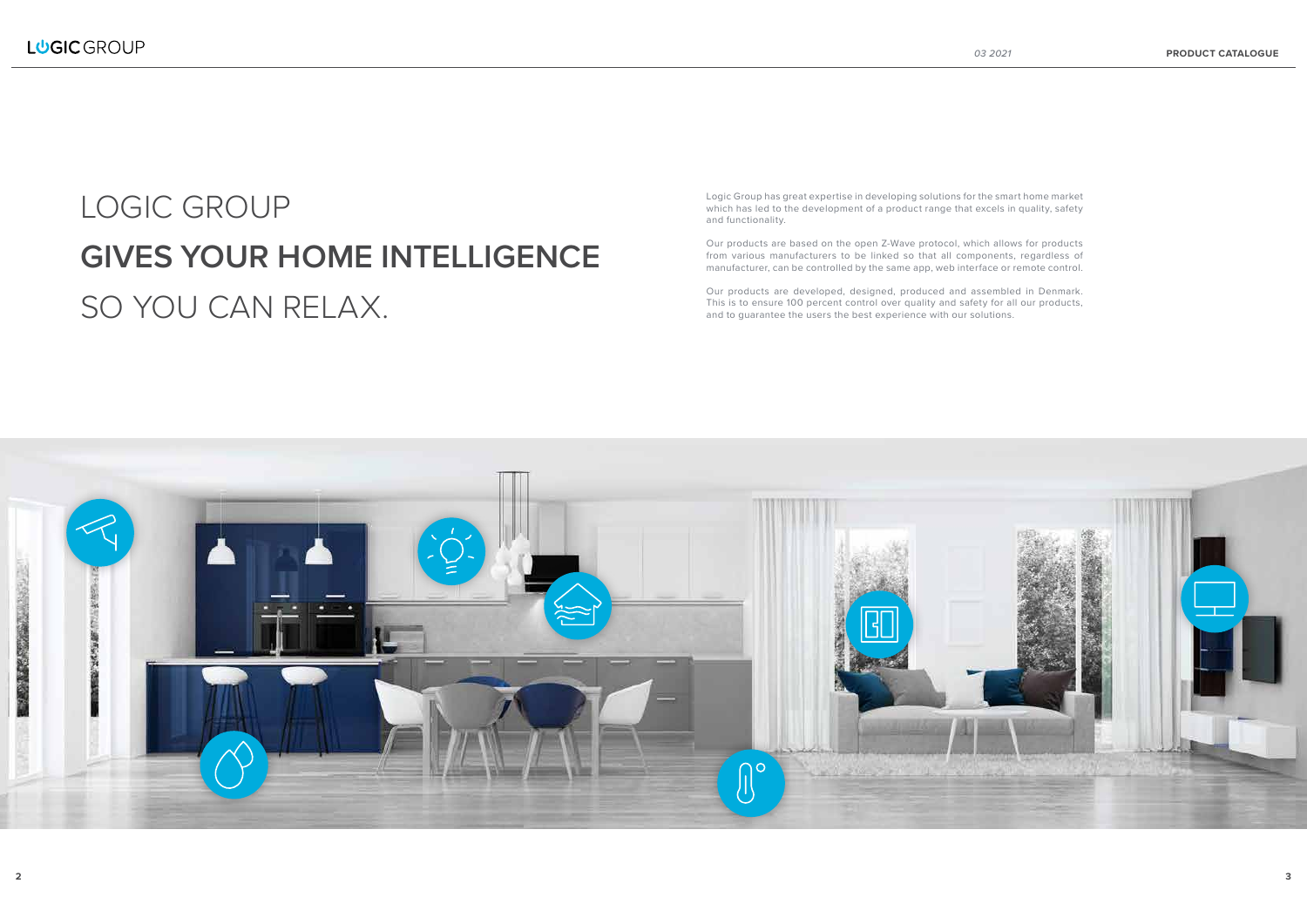### FEEL THE DIFFERENCE WITH Z-WAVE



**EASY CONNECTION** User-friendly connection of Z-Wave devices. Does not require re-wiring of the electrical installations in your home.

Z-Wave is an open protocol with a wireless communication technology that uses reliable, low-performance radio waves that easily travel through walls, floors and furniture.

Your Z-Wave network is getting stronger the more products you have in your smart home. Since all Z-Wave products can communicate with each other, no matter the manufacturer, you can get at complete solution with our products combined with products from other companies.



**AFFORDABLE PRICE** You can get started with a minimal investment and easily add more smart products.



**RELIABLE** After 10 years in the market, Z-wave has proven to be the best solution for home automation.



**OPTIONS** With more than 2400 Z-Wave products on the market, there is something for everyone, regardless of style, price or functionality.



**SAFETY APPROVED** Z-Wave uses the same encryption as online banking systems and is therefore the safest choice for your smart home.



**EXPERIENCE** More than 100 millions Z-Waveproducts are already installed in smart homes worldwide.

HOW Z-WAVE WORKS



**CONTROL** via PC, smart wall switches, smart phones or voice activation.





**WIRELESS** connection between all your smart home products. **No WI-FI interference**.

READ MORE AT WWW.Z-WAVE.COM



Example of setup in a house with four bedrooms, two bathrooms, kitchen-dining area and living room.

### WORKS WITH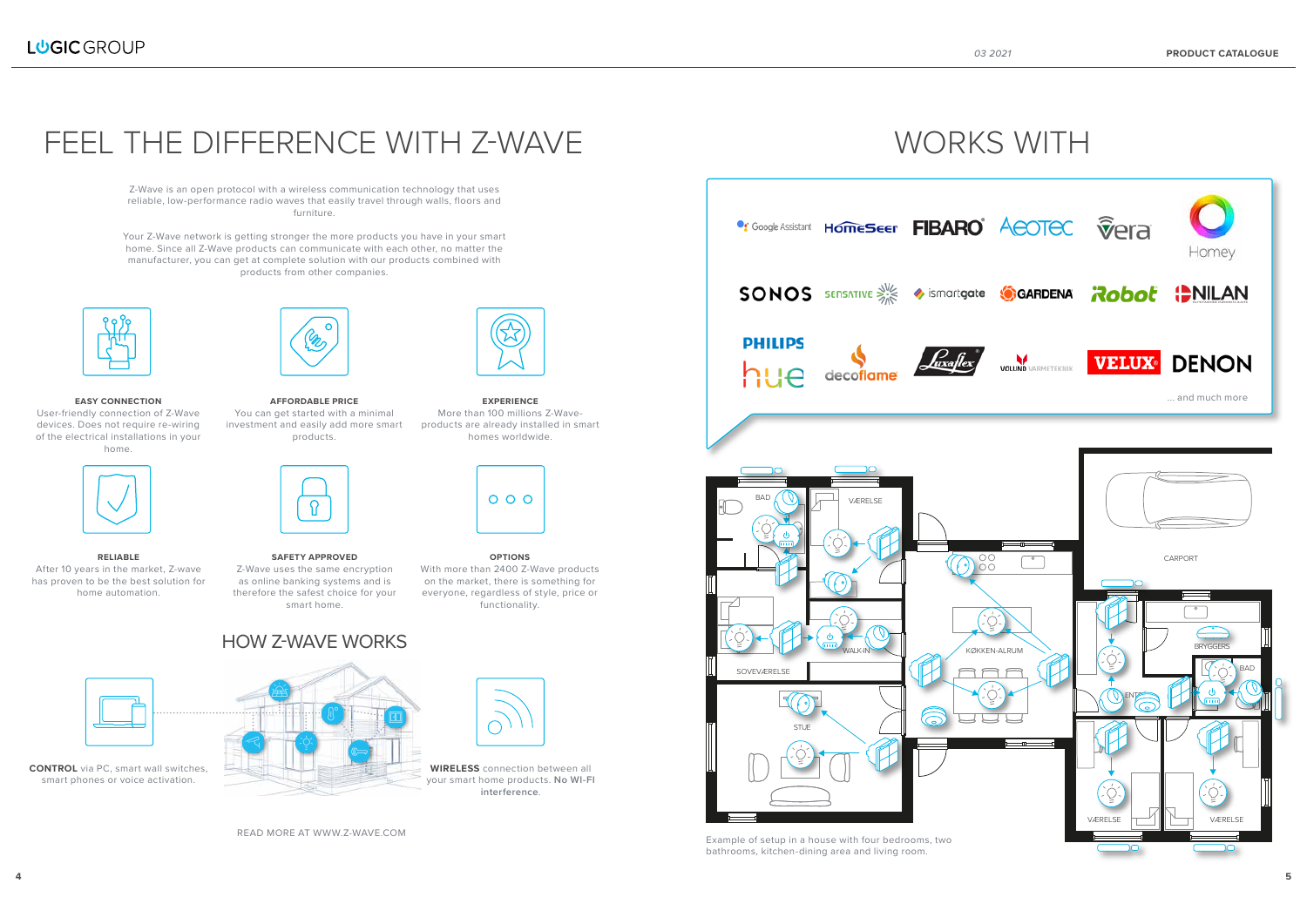







**TURN OFF EVERYTHING** Turn off everything in your home with a single push of a button. Put in as many functions as you want.

**HELP YOUR GUESTS** Ever had your guests confused about your smart home? Put your home in guest mode and light up selected squares in green. These are your guest switches.



### **GET WARNED**

MATRIX lights up in red in the lower right corner if the window is open or if the coffee machine or iron is on.

**SURVEILLANCE** Surveil activity in your garden or driveway by letting your MATRIX light up in blue when movement is detected.



### **BECOME THE OMNISCIENT PARENT**

Let MATRIX in the living room light up if the desk lamp, night lamp or stationary computer is on in the kid's room.



### **ORIENTATION LIGHT** Use MATRIX as a night lamp for your kids or as orientation light during the night.

## **MATRIX 55**

Discover our new, innovative wall switch MATRIX 55 that adds light and wireless technology to the traditional wall switch.

With its built-in universal dimmer, backlit pushbuttons and wireless Z-Wave communication, MATRIX 55 really outsmarts your old wall switches.

The front is elegantly designed with a uniform diffused backlight in each square. The squares can light up in all colors which can be used to show the status of a lamp, as orientation light during nighttime, visual alarm and much more.

Each square is a tactile switch that can hold up to four functions and control either a wired lamp or other Z-Wave devices, e.g. other light dimmers, roller shutters and power plugs.

The light dimmer can dim all dimmable light sources from 0-250 W.

MATRIX 55 fits in standard 60mm CE boxes and cover frames (e.g. GIRA System 55, Exxact and Elko Plus).

The insert is even compatible with GIRA pushbutton sensor 2.

## EXAMPLES OF USE OF MATRIX AND BACKLIGHT

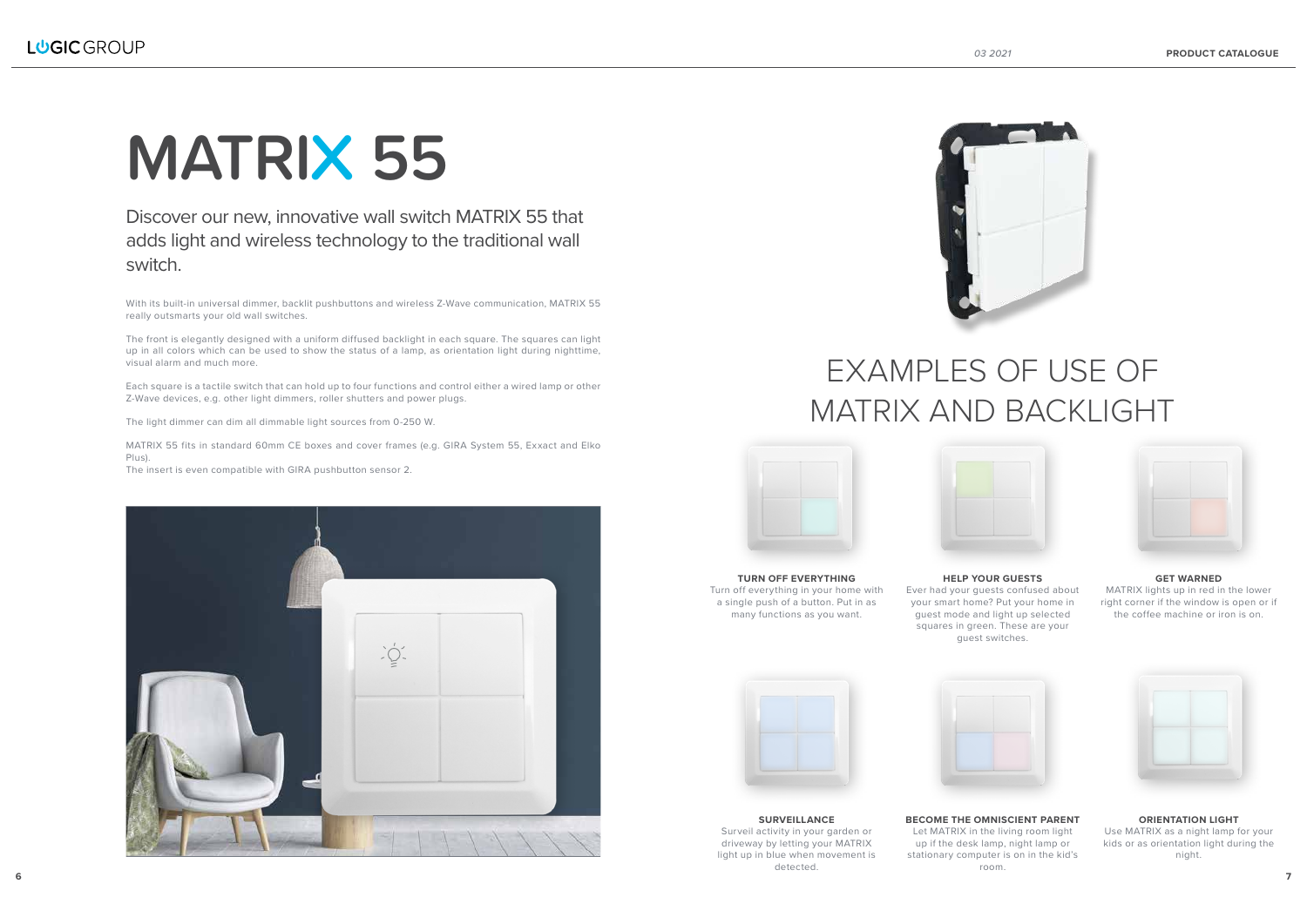



**TURN OFF EVERYTHING** Turn off everything in your home with a single push of a button. Put in as many functions as you want.

### **SCENE CONTROL**

Create mood scenes and put the entire house in cleaning mode or cozy mode with a single click on a MATRIX.



### **VACATION MODE**

When you are going on vacation or just out for an evening, start a program that simulates activity in the home and outsmart the burglar.



**GET NOTIFIED** Teach the kids to click on a pushbutton a number of times when they arrive safely at home - and get a message when they do.

## **MATRIX ZBA**

### Discover our MATRIX Z-Wave Batttery Pushbutton that can be placed everywhere and control everything.

With its low power consumption, timeless design and wireless Z-Wave communication, MATRIX ZBA7140 is the Logic choice for your new smart home remote.

Each square is a tactile switch that can hold up to four functions, or 16 in total. Use them to control other Z-Wave devices, for instance our DIMMY or a wired MATRIX. Control your lightning precisely as you want it, control scenes, Z-Wave connected power plugs or actuators such as blind shutters, garage doors or heating systems.

MATRIX ZBA can be mounted just where you need it with double sided tape on the back of the cover frame.

MATRIX ZBA uses a replaceable coin cell battery with up to 5 years lifetime.

It is designed to fit into all FUGA® compatible wall boxes and cover frame systems.



### EXAMPLES OF USE OF MATRIX ZBA

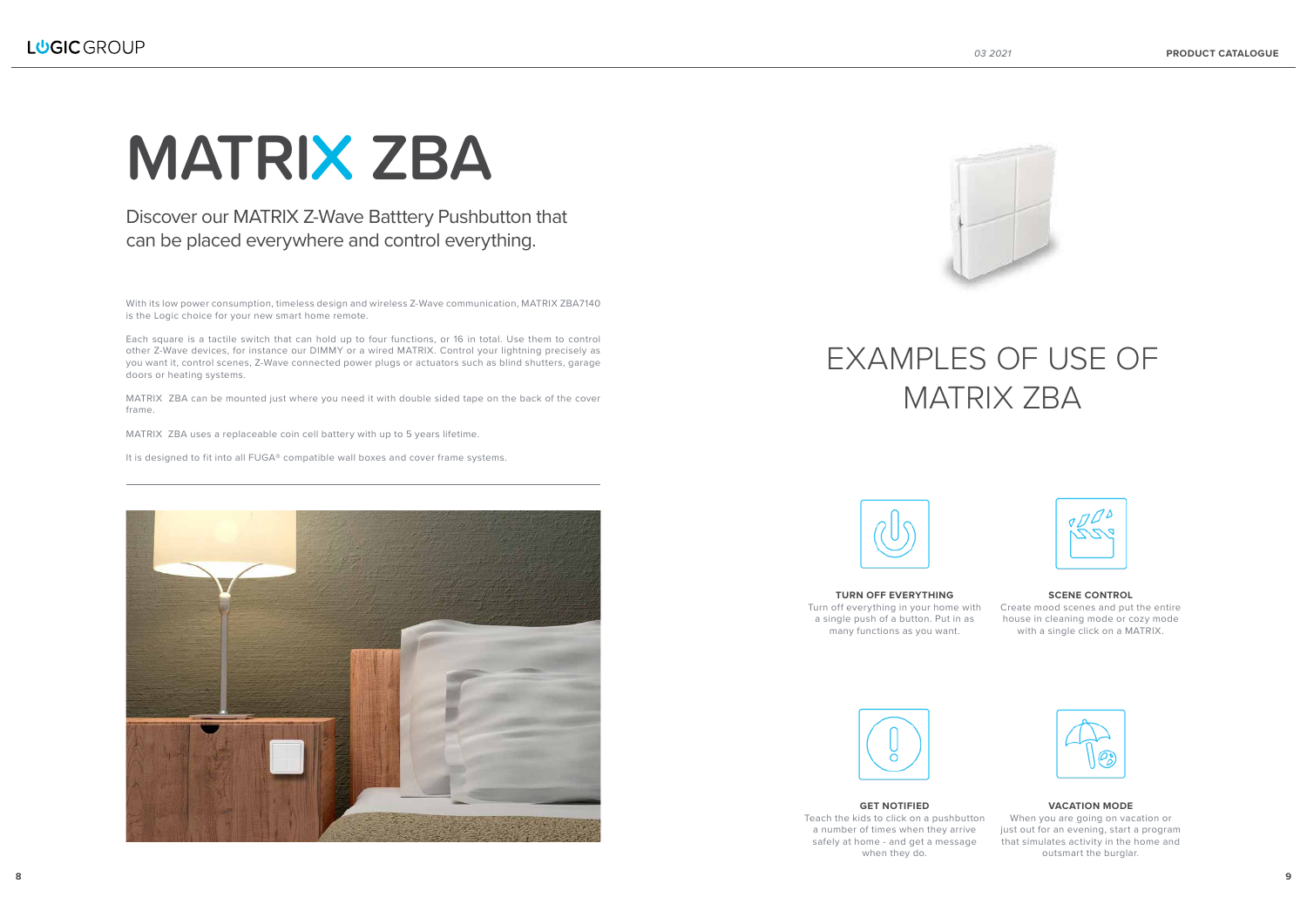**LIGHT ON MOVEMENT** Use DIMMY with a motion / light sensor and turn on the light on movement when it is dark. The light can also turn off automatically when there is no movement.

### **CREATE MOOD LIGHTING**

Create mood scenes and put your home in cozy or clean mode with one touch only. You can also get the light in the hallway and the bathroom to turn on low power if there is movement at night.

## DIMM**Y**

### High intelligence in your ceiling boxes.

With its universal dimmer, power metering and wireless Z-Wave communication, Dimmy ZDI5200 is the logic choice for your new smart home light dimmer.

The light dimmer can dim all dimmable light sources from 0-250 W.

The power meter measures the consumption of the connected light source(s), so you can keep an eye on your energy consumption.

Use Dimmy in combination with any MATRIX wall switch or control it with your smart phone and gain full control of your dimmable light source.

Dimmy is designed to fit into PL ceiling boxes (PL35/16 or PL55/16) but can easily fit into other ceiling or junction boxes.







### EXAMPLES OF USE OF DIMMY

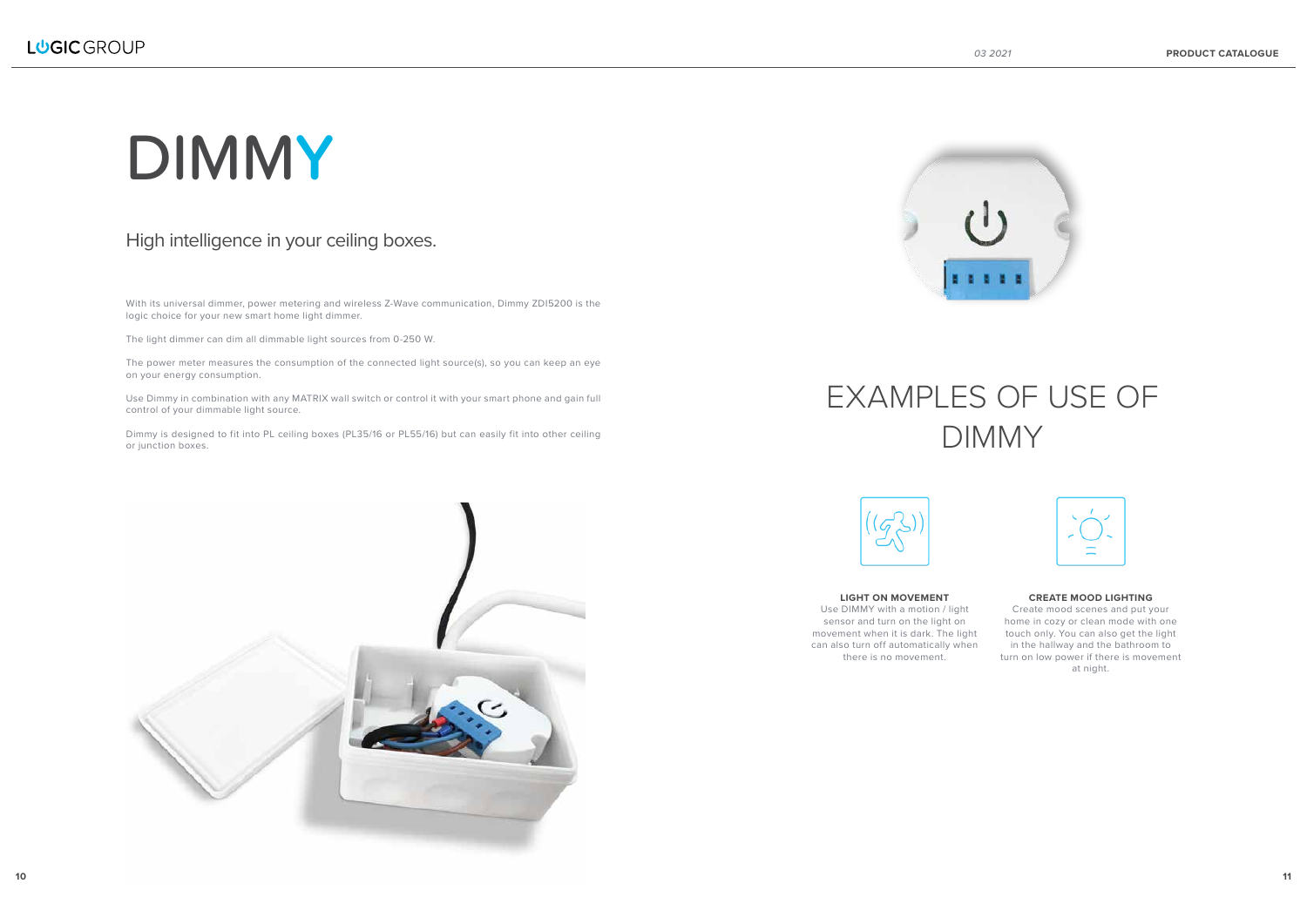



### **CONTROL SOCKET OUTLETS**



Use ZIF5020-5030 to control your socket outlets via an app or MATRIX and turn off the TV and X-box when you are not using them, thus saving standby power.



**READ CONSUMPTION REMOTELY**

Read the energy consumption of your electric, gas or water meter with ZIF5029.

**SEE MOVEMENT IN THE HOME** Use the ZIF5028 with a simple motion sensor that can now tell you if there are intruders when you are not at home.







### **VACATION MODE**

With one touch you can put your home in vacation mode, turning off lights and sockets, and starting a simulation program that keeps burglars away with ZIF5028.

### **CONTROL A GARAGE DOOR**

Use ZIF5029 to control a garage door via an app or MATRIX, or let it open automatically when you approach.



All ZIF modules can be clicked directly into the DIN rail in the distribution board. They occupy 6 modules (ZIF5020, 5028 and 5029) or 9 modules (ZIF5030 and 5031).

### **ZIF5020: INTERFACE FOR UNDERFLOOR HEATING (10-24V DC)**

Connect up to 10 valve actuators (24V) in a hydronic underfloor heating system and adjust the floor heating over Z-Wave. Furthermore, you can connect up to 4 sensors or contacts.

### **ZIF5028: INTERFACE FOR AUTOMATION SYSTEMS (10-24V DC)**

ZIF 5020, 5028 and 5029 require an external power supply of 10-24V DC.



Connect up to 6 regular sensors, e.g. motions sensors or contacts (door/window contacts or wall switches) to control your Z-Wave devices.

The 6 relay outputs can control non-Z-Wave actuators or relay modules, thereby getting control of other home automation systems with Z-Wave.

### **ZIF5029: INTERFACE FOR UTILITY METERS (10-24V DC)**

Connect up to 6 utility meters, where the consumption of e.g. water, gas, electricity or heating can be read via an S0 output. You can also connect secondary meters such as chargers for electric cars, solar cell production or swimmingpool heating.

Use the 6 relay outputs for controlling lighting, power outlets and actuators, e.g. a garage door.

### **ZIF5030: INTERFACE FOR AUTOMATIONS SYSTEMS (100-230V AC)**

Connect up to 4 simple digital sensors, e.g. motions sensors or contacts (door/window contacts or wall switches) to control your Z-Wave devices.

Use the 10 relay outputs for controlling lighting, power outlets and actuators, e.g. a garage door.

### **ZIF5031: INTERFACE FOR UNDERFLOOR HEATING (100-230V AC)**

Connect up to 10 valve actuators (230V) in a hydronic underfloor heating system and adjust the floor heating over Z-Wave. Furthermore, you can connect up to 4 simple temperature sensors for use in the underfloor heating system.



## **ZIF** MODULES

ZIF is short for for Z-wave Interface and adds a wealth of features to your Z-Wave network. The ZIF modules translate simple signals from sensors and contacts into Z-Wave tongue.

### EXAMPLES OF USE OF ZIF MODULES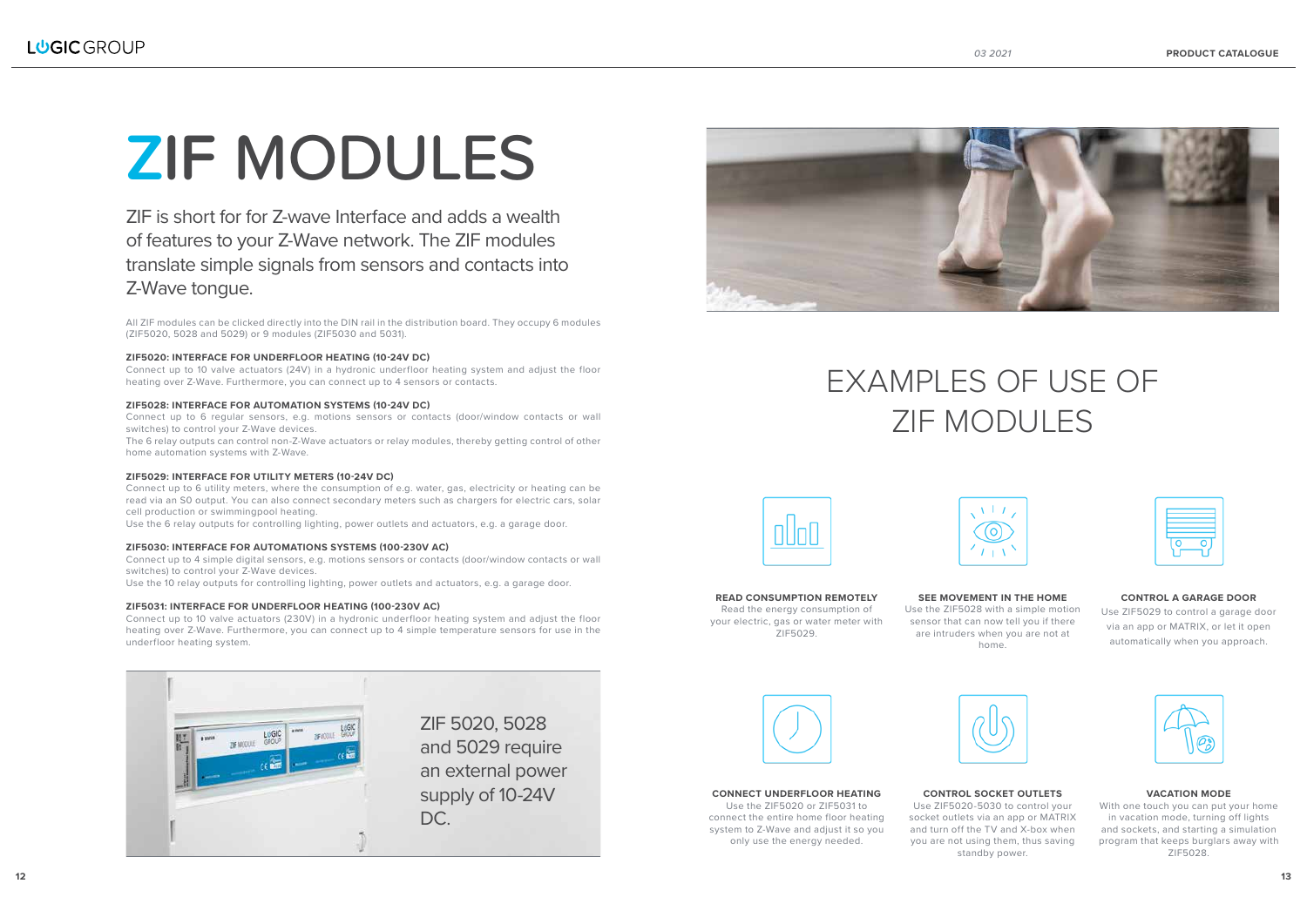



and 4 digital inputs.

DIN-rail module with 10 relay outputs DIN-rail module with 10 digital outputs Power con.: Standby 0.5 W / Max. 5.5 W Power con.: Standby 0.5 W / Max. 5.5 W Dimensions (HxWxD) mm: 85 x 160 x 60 Dimensions (HxWxD) mm: 85 x 160 x 60 and 4 analogue inputs.

**[5714090000127] [5714090000141] Z**IF5030 **Z**IF5031

DIN-rail module with 6 relay outputs and 6 pulse inputs.

Power con.: Standby 0.5 W / Max. 3.5 W Dimensions (HxWxD) mm: 85 x 105 x 60

DIN-rail module with 10 digital outputs DIN-rail module with 6 relay outputs and 4 digital inputs. Power con.: Standby 0.5 W / Max. 3.5 W Power con.: Standby 0.5 W / Max. 3.5 W

 $C2$  $-1111111$ LOGIC ZIP MODULE  $C \in \mathbb{R}$  $\begin{minipage}{.4\linewidth} \hspace*{1.5cm} \begin{minipage}{.4\linewidth} \hspace*{1.5cm} \textbf{matrix} \end{minipage} \begin{minipage}{.4\linewidth} \hspace*{1.5cm} \textbf{matrix} \end{minipage} \begin{minipage}{.4\linewidth} \hspace*{1.5cm} \textbf{matrix} \end{minipage} \begin{minipage}{.4\linewidth} \hspace*{1.5cm} \textbf{matrix} \end{minipage} \begin{minipage}{.4\linewidth} \hspace*{1.5cm} \textbf{matrix} \end{minipage} \begin{minipage}{.4\linewidth} \hspace*{1.5cm} \$ 



and 6 digital inputs.

Dimensions (HxWxD) mm: 85 x 105 x 60 Dimensions (HxWxD) mm: 85 x 105 x 60

### **[5714090000080] [5714090000097] [5714090000110] Z**IF5020 **Z**IF5028 **Z**IF5029

**B STATUS** 

Z-Wave dimmer with power metering. Compatible with ceiling and junction boxes.

Power con.: 0.5W standby / max. 0.6 W. Dimensions (HxWxD) mm: 15 x 54 x 46

**COUNTY IS IN THE PERIOD** LUGIC<br>GROUP 0.5WV ZIF MODULE CERRE MUNICIPALITY COO





Z-Wave Wall switch with dimmer and four backlit pushbuttons. CE wall box compatible. Power con.: 0.5W standby / max. 0.8 W. Dimensions (HxWxD) mm: 70 x 70 x 39



Z-Wave wall switch with battery and four pushbuttons with diode. FUGA® compatible. Battery life: up to 5 years

**[5714090000196] [5714090000158] [5714090000240]** MATRI**X** 55 DIMM**Y** MATRI**X** ZBA

Dimensions (HxWxD) mm: 44 x 46 x 10





Z-Wave wall switch with relay. Compatible with GIRA Pushbutton sensor 2 module, type 2003 100. Power con.: 0.2W standby / max. 0.6 W Dimensions (HxWxD) mm: 70 x 70 x 27